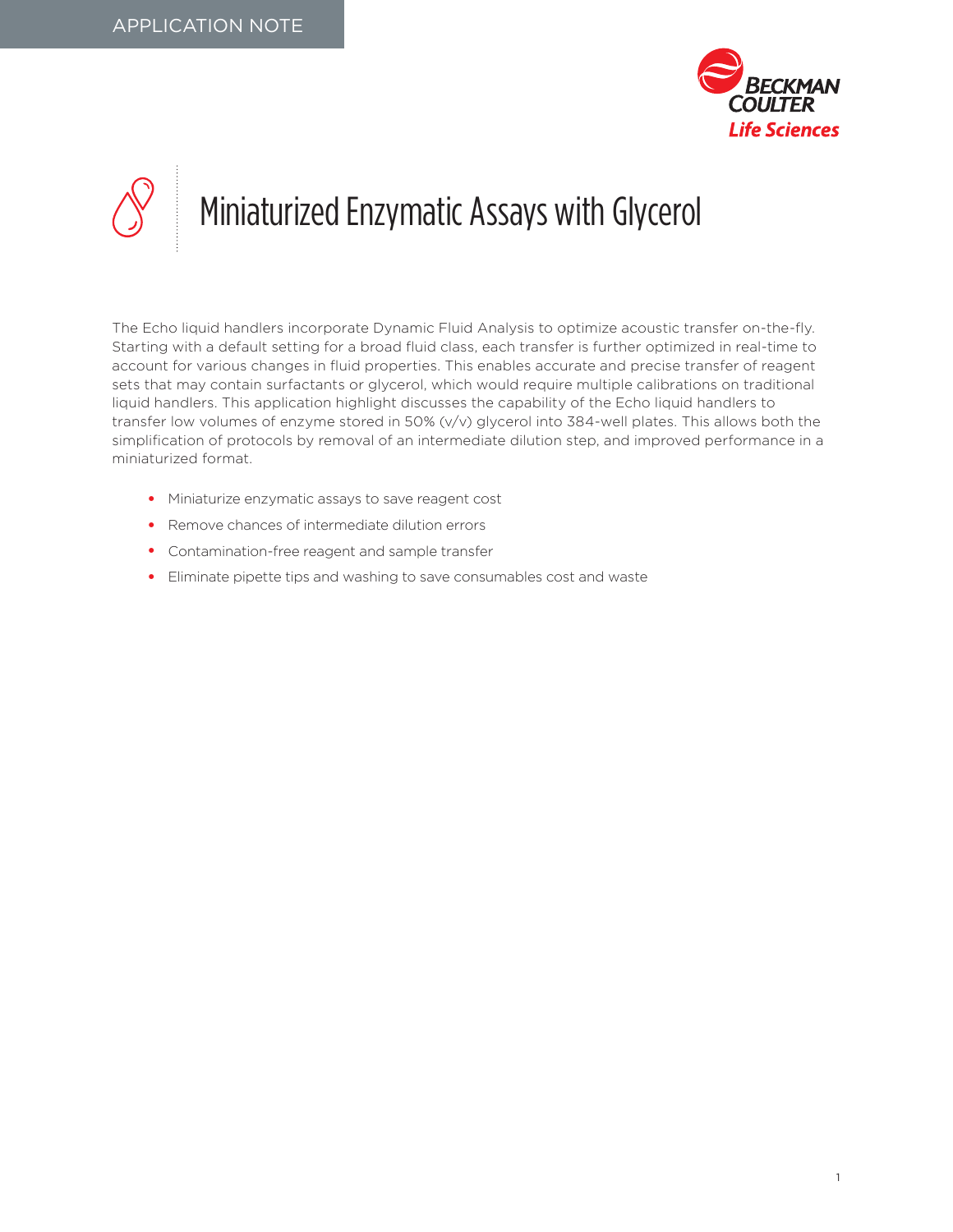## Miniaturized Enzymatic Assays



## Alkaline Phosphatase Activity Comparison

Favorable comparison between 10 μL diluted enzyme (grey bars) and 25 or 50 nL enzyme transfers performed by the Echo liquid handler (light blue bars).

|                | <b>Echo Transfer</b>            |                                 | <b>Manual Transfer</b> |             |
|----------------|---------------------------------|---------------------------------|------------------------|-------------|
|                | 384PP_AQ_GP<br>(25 nL transfer) | 384PP_AQ_GP<br>(50 nL transfer) | $10 \mu L$             | $10 \mu L$  |
|                | $0.005$ U/mL                    | $0.01$ U/mL                     | $0.005$ U/mL           | $0.01$ U/mL |
| Avg. Velocity  | 107.82                          | 215.15                          | 103.58                 | 222.73      |
| Std. Deviation | 2.68                            | 6.29                            | 2.3                    | 4.56        |
| <b>CV</b>      | 2.5%                            | 2.9%                            | 2.2%                   | 2.0%        |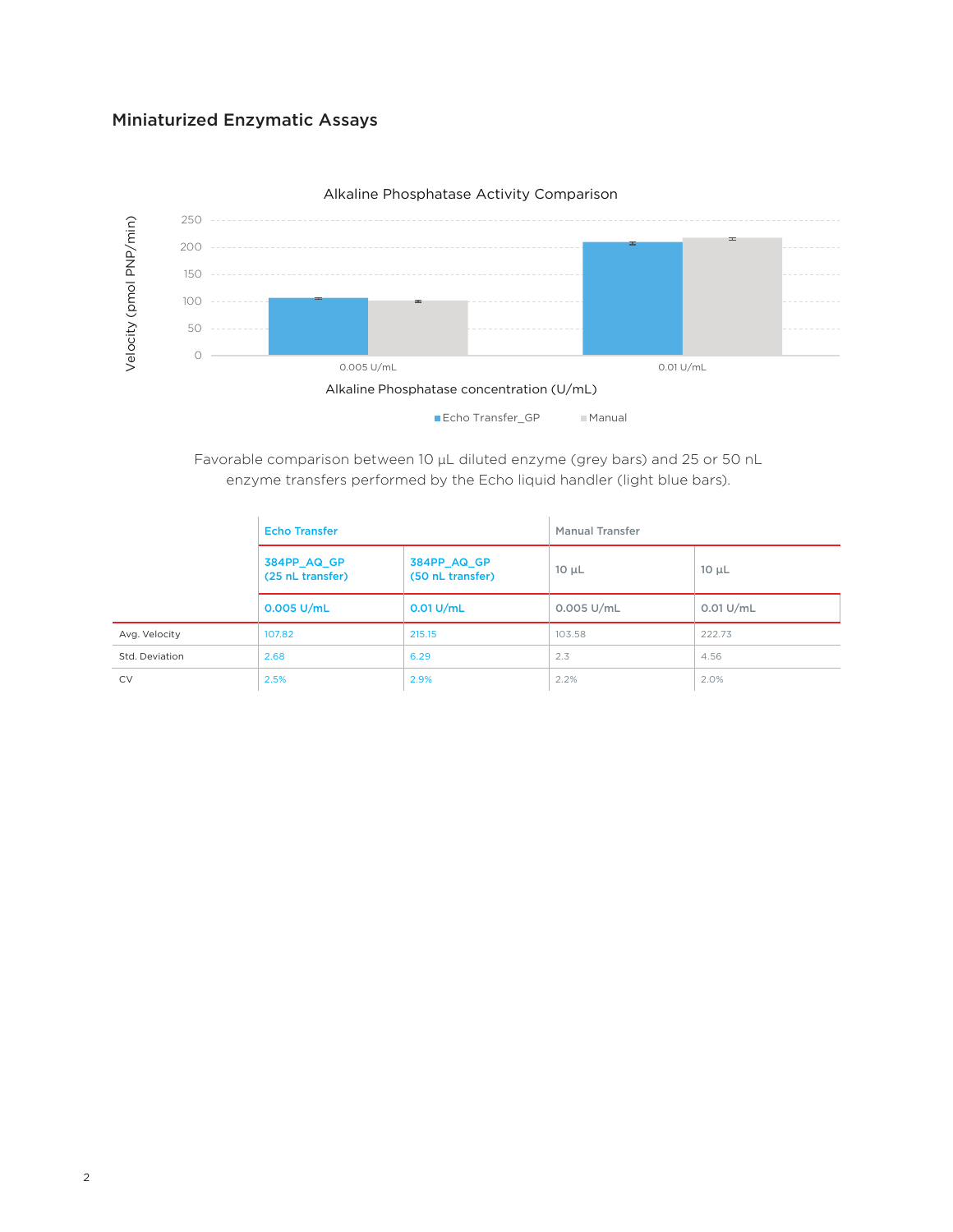## Simplified Workflows with Concentrated Enzymatic Transfer

Many biological reagents are shipped and stored with a cryoprotectant such as glycerol present. The generation of working stocks and serial dilution for standard curves is an assumed part of everyday lab operations. The Echo liquid handler enables the removal of these manual dilution steps. This can have the additional benefit to allow further miniaturization of assays by enabling direct transfer of reagents containing high concentrations (up to 50% v/v) of glycerol. Incremental transfers of 2.5 nL are performed accurately and precisely regardless of glycerol concentrations.



Traditional Methods. Enzymes are often shipped with cryoprotectants such as glycerol which stabilizes enzymes for storage. Traditional methods require dilution of enzymatic stocks, partly due to inaccuracies of pipetting concentrated stocks. The additional dilution step is a potential source of error and limits the lifetime of the diluted enzyme.



**Echo enabled methods.** The Echo liquid handler uses Dynamic Fluid Analysis to sense differences in surface tension and viscosity in real time. The capabilities allow transfer of enzyme in high concentrations of cryoprotectant, removing a potential error sources and preserving enzyme stability for a longer period of time.